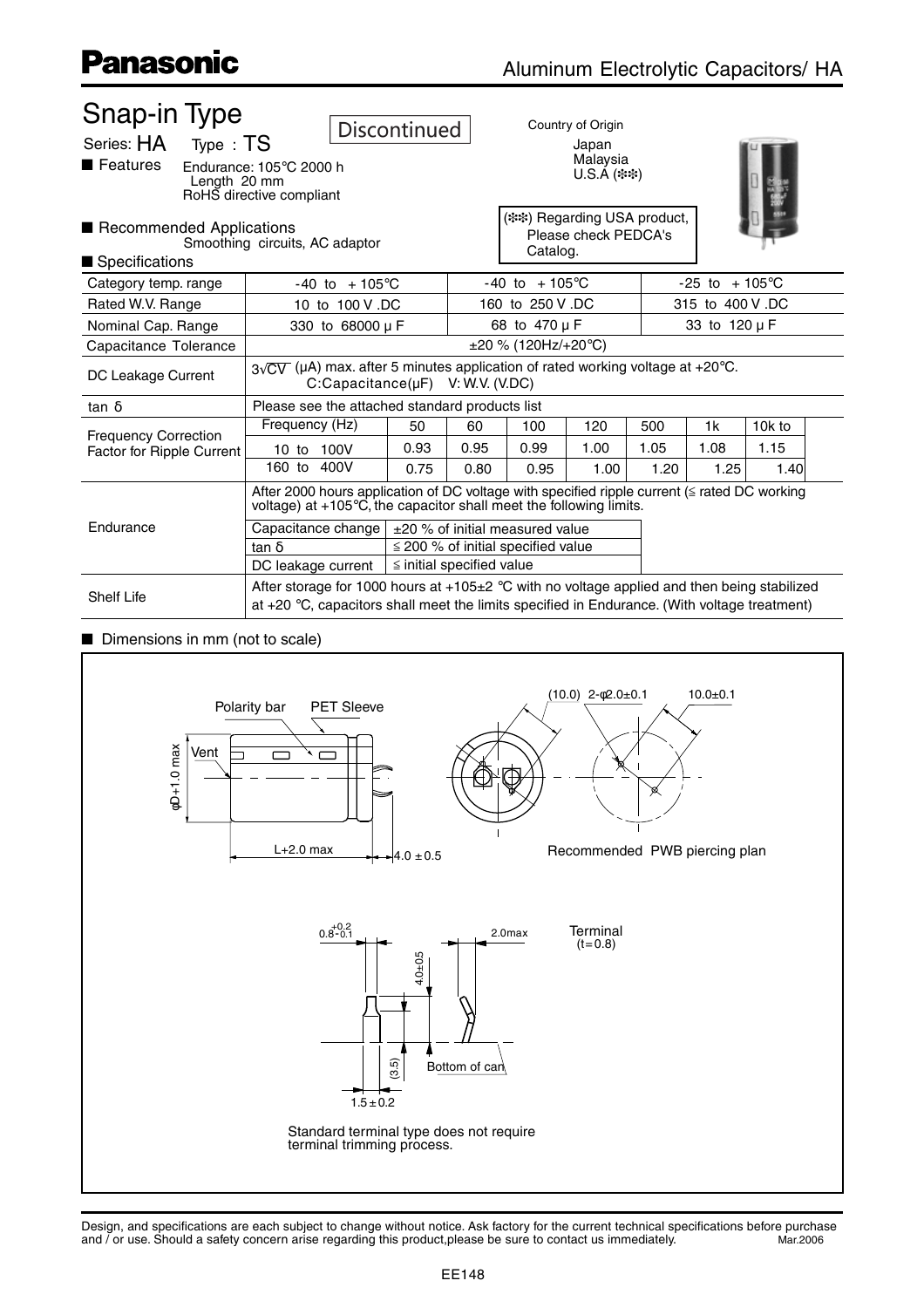|      |                      | Standard Products |        | Discontinued                                      |                                             |                                               |                     |
|------|----------------------|-------------------|--------|---------------------------------------------------|---------------------------------------------|-----------------------------------------------|---------------------|
| W.V. |                      | Case size         |        |                                                   | Specification                               | Part No.                                      | Min. Packaging Q'ty |
|      | Cap.<br>$(\pm 20\%)$ | Dia.              | Length | Ripple<br>current<br>(120Hz)<br>$(+105^{\circ}C)$ | $tan \delta$<br>(120Hz)<br>$(+20^{\circ}C)$ | PET sleeve<br><b>Terminal Length</b><br>4.0mm |                     |
| (V)  | $(\mu F)$            | (mm)              | (mm)   | (A)                                               |                                             | (Without P.V.C.plate)                         | (pcs)               |
|      | 10000                | 22                | 25     | 1.8                                               | 0.55                                        | ECEC1AA103BJ                                  | 200                 |
|      | 12000                | 22                | 30     | 2.2                                               | 0.55                                        | ECEC1AA123BJ                                  | 200                 |
|      | 15000                | 22                | 35     | 2.3                                               | 0.55                                        | ECEC1AA153BJ                                  | 200                 |
|      |                      | 25                | 25     | 2.3                                               | 0.55                                        | ECEC1AA153CJ                                  | 200                 |
|      | 18000                | 22                | 40     | 2.4                                               | 0.55                                        | ECEC1AA183BJ                                  | 200                 |
|      |                      | 25                | 30     | 2.4                                               | 0.55                                        | ECEC1AA183CJ                                  | 200                 |
|      | 22000                | 22                | 45     | 2.6                                               | 0.55                                        | ECEC1AA223BJ                                  | 200                 |
|      |                      | 25                | 35     | 2.6                                               | 0.55                                        | ECEC1AA223CJ                                  | 200                 |
|      |                      | 30                | 25     | 2.6                                               | 0.55                                        | ECEC1AA223DJ                                  | 200                 |
|      | 27000                | 22                | 50     | 3.1                                               | 0.55                                        | ECEC1AA273BJ                                  | 200                 |
|      |                      | 25                | 40     | 3.1                                               | 0.55                                        | ECEC1AA273CJ                                  | 200                 |
| 10   |                      | 30                | 30     | 3.1                                               | 0.55                                        | ECEC1AA273DJ                                  | 200                 |
|      |                      | 35                | 25     | 3.1                                               | 0.55                                        | ECEC1AA273EJ                                  | 200                 |
|      | 33000                | 25                | 45     | 3.4                                               | 0.55                                        | ECEC1AA333CJ                                  | 200                 |
|      |                      | 30                | 35     | 3.4                                               | 0.55                                        | ECEC1AA333DJ                                  | 100                 |
|      |                      | 35                | 30     | 3.4                                               | 0.55                                        | ECEC1AA333EJ                                  | 200                 |
|      | 39000                | 25                | 50     | 3.7                                               | 0.61                                        | ECEC1AA393CJ                                  | 200                 |
|      |                      | 30                | 40     | 3.7                                               | 0.61                                        | ECEC1AA393DJ                                  | 100                 |
|      |                      | 35                | 30     | 3.7                                               | 0.61                                        | ECEC1AA393EJ                                  | 200                 |
|      | 47000                | 30                | 45     | 4.2                                               | 0.69                                        | ECEC1AA473DJ                                  | 100                 |
|      |                      | 35                | 35     | 4.2                                               | 0.69                                        | ECEC1AA473EJ                                  | 100                 |
|      | 56000                | 30                | 50     | 5.0                                               | 0.78                                        | ECEC1AA563DJ                                  | 100                 |
|      |                      | 35                | 40     | 5.0                                               | 0.78                                        | ECEC1AA563EJ                                  | 100                 |
|      | 68000                | 35                | 50     | 5.5                                               | 0.90                                        | ECEC1AA683EJ                                  | 100                 |
|      | 6800                 | 22                | 25     | 2.2                                               | 0.45                                        | ECEC1CA682BJ                                  | 200                 |
|      | 8200                 | 22                | 30     | 2.4                                               | 0.45                                        | ECEC1CA822BJ                                  | 200                 |
|      | 10000                | 22                | 30     | 2.6                                               | 0.45                                        | ECEC1CA103BJ                                  | 200                 |
|      |                      | 25                | 25     | 2.6                                               | 0.45                                        | ECEC1CA103CJ                                  | 200                 |
|      | 12000                | 22                | 35     | 2.9                                               | 0.45                                        | ECEC1CA123BJ                                  | 200                 |
|      |                      | 25                | 30     | 2.9                                               | 0.45                                        | ECEC1CA123CJ                                  | 200                 |
|      |                      | 30                | 25     | 2.9                                               | 0.45                                        | ECEC1CA123DJ                                  | 200                 |
|      | 15000                |                   |        |                                                   |                                             |                                               |                     |
|      |                      | 22                | 40     | 3.2                                               | 0.45                                        | ECEC1CA153BJ                                  | 200                 |
| 16   |                      | 25                | 35     | 3.2                                               | 0.45                                        | ECEC1CA153CJ                                  | 200                 |
|      |                      | 30                | 30     | 3.2                                               | 0.45                                        | ECEC1CA153DJ                                  | 200                 |
|      | 18000                | 22                | 45     | $3.5\,$                                           | 0.45                                        | ECEC1CA183BJ                                  | 200                 |
|      |                      | 25                | 40     | $3.5\,$                                           | 0.45                                        | ECEC1CA183CJ                                  | 200                 |
|      |                      | 30                | 30     | 3.5                                               | 0.45                                        | ECEC1CA183DJ                                  | 200                 |
|      |                      | 35                | 25     | 3.5                                               | 0.45                                        | ECEC1CA183EJ                                  | 200                 |
|      | 22000                | 25                | 45     | 3.8                                               | 0.45                                        | ECEC1CA223CJ                                  | 200                 |
|      |                      | 30                | 35     | 3.8                                               | 0.45                                        | ECEC1CA223DJ                                  | 100                 |
|      |                      | 35                | 30     | 3.8                                               | 0.45                                        | ECEC1CA223EJ                                  | 200                 |
|      | 27000                | 25                | 50     | 4.2                                               | 0.45                                        | ECEC1CA273CJ                                  | 200                 |

Endurance : 105°C 2000 h

Terminal Pitch : 10mm

When capacitors of φ35x45L and φ35x50L are mounted on PWB, reinforce them with mounting clamp or adhesives.(Avoid using adhesives including halogenated compositions.)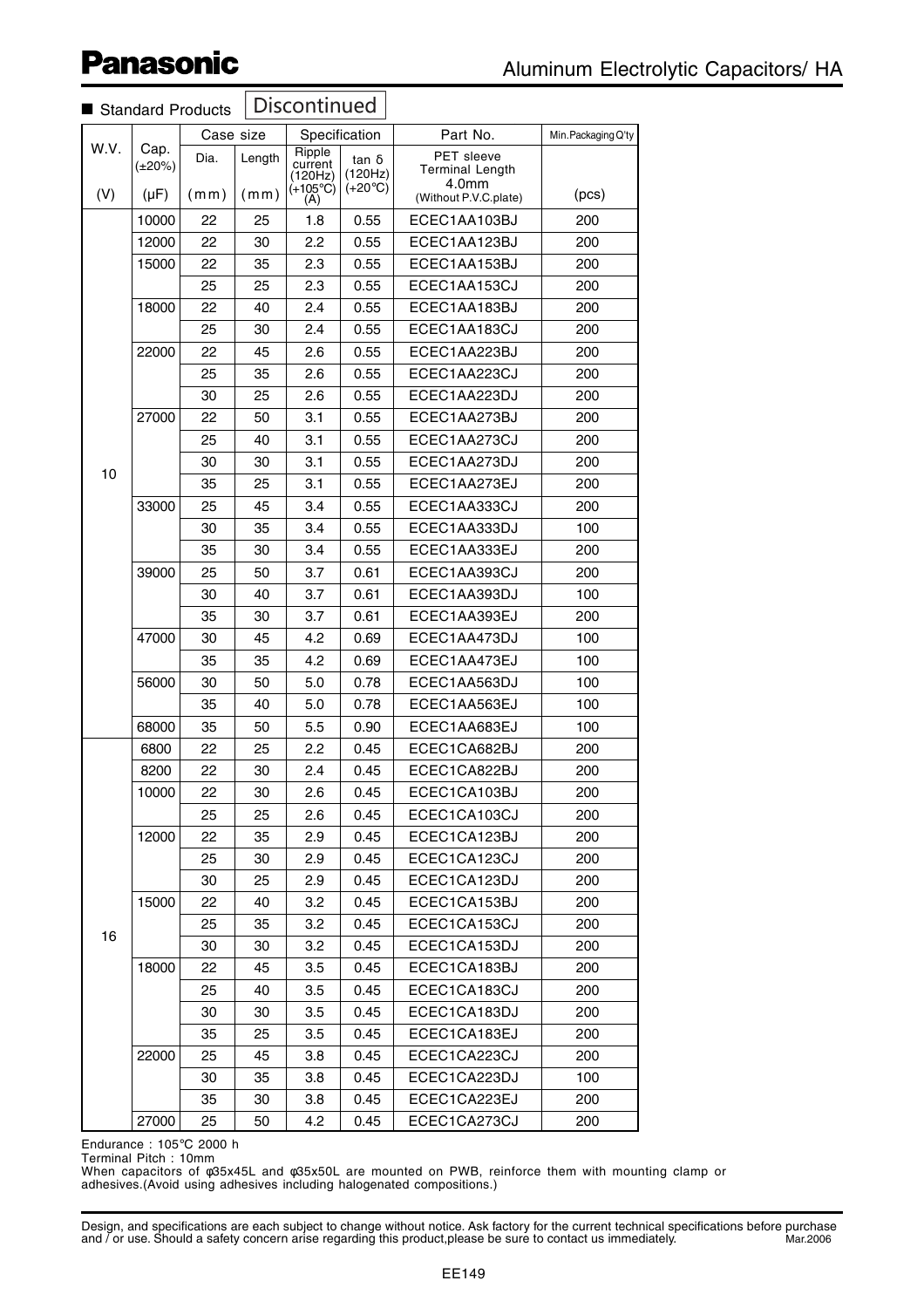|      | Standard Products    |           |        | Discontinued                 |                          |                                                      |                    |
|------|----------------------|-----------|--------|------------------------------|--------------------------|------------------------------------------------------|--------------------|
|      |                      | Case size |        |                              | Specification            | Part No.                                             | Min. PackagingQ'ty |
| W.V. | Cap.<br>$(\pm 20\%)$ | Dia.      | Length | Ripple<br>current<br>(120Hz) | $\tan \delta$<br>(120Hz) | <b>PET</b> sleeve<br><b>Terminal Length</b><br>4.0mm |                    |
| (V)  | $(\mu F)$            | (mm)      | (mm)   | $(+105^{\circ}C)$<br>(A)     | $(+20^{\circ}C)$         | (Without P.V.C.plate)                                | (pcs)              |
|      | 27000                | 30        | 40     | 4.2                          | 0.45                     | ECEC1CA273DJ                                         | 100                |
|      |                      | 35        | 30     | 4.2                          | 0.45                     | ECEC1CA273EJ                                         | 200                |
|      | 33000                | 30        | 45     | 4.7                          | 0.45                     | ECEC1CA333DJ                                         | 100                |
| 16   |                      | 35        | 35     | 4.7                          | 0.45                     | ECEC1CA333EJ                                         | 100                |
|      | 39000                | 30        | 50     | 5.1                          | 0.51                     | ECEC1CA393DJ                                         | 100                |
|      |                      | 35        | 40     | 5.1                          | 0.51                     | ECEC1CA393EJ                                         | 100                |
|      | 47000                | 35        | 45     | 5.5                          | 0.59                     | ECEC1CA473EJ                                         | 100                |
|      | 56000                | 35        | 50     | 6.0                          | 0.68                     | ECEC1CA563EJ                                         | 100                |
|      | 4700                 | 22        | 25     | 2.0                          | 0.35                     | ECEC1EA472BJ                                         | 200                |
|      | 5600                 | 22        | 30     | 2.2                          | 0.35                     | ECEC1EA562BJ                                         | 200                |
|      | 6800                 | 22        | 30     | 2.4                          | 0.35                     | ECEC1EA682BJ                                         | 200                |
|      |                      | 25        | 25     | 2.4                          | 0.35                     | ECEC1EA682CJ                                         | 200                |
|      | 8200                 | 22        | 35     | 2.7                          | 0.35                     | ECEC1EA822BJ                                         | 200                |
|      |                      | 25        | 30     | 2.7                          | 0.35                     | ECEC1EA822CJ                                         | 200                |
|      |                      | 30        | 25     | 2.7                          | 0.35                     | ECEC1EA822DJ                                         | 200                |
|      | 10000                | 22        | 40     | 3.0                          | 0.35                     | ECEC1EA103BJ                                         | 200                |
|      |                      | 25        | 35     | 3.0                          | 0.35                     | ECEC1EA103CJ                                         | 200                |
|      |                      | 30        | 30     | 3.0                          | 0.35                     | ECEC1EA103DJ                                         | 200                |
|      | 12000                | 22        | 45     | 3.2                          | 0.35                     | ECEC1EA123BJ                                         | 200                |
|      |                      | 25        | 40     | 3.2                          | 0.35                     | ECEC1EA123CJ                                         | 200                |
| 25   |                      | 30        | 30     | 3.2                          | 0.35                     | ECEC1EA123DJ                                         | 200                |
|      |                      | 35        | 25     | 3.2                          | 0.35                     | ECEC1EA123EJ                                         | 200                |
|      | 15000                | 25        | 45     | 3.6                          | 0.35                     | ECEC1EA153CJ                                         | 200                |
|      |                      | 30        | 35     | 3.6                          | 0.35                     | ECEC1EA153DJ                                         | 100                |
|      |                      | 35        | 30     | 3.6                          | 0.35                     | ECEC1EA153EJ                                         | 200                |
|      | 18000                | 25        | 50     | 3.9                          | 0.35                     | ECEC1EA183CJ                                         | 200                |
|      |                      | 30        | 40     | 3.9                          | 0.35                     | ECEC1EA183DJ                                         | 100                |
|      |                      | 35        | 35     | 3.9                          | 0.35                     | ECEC1EA183EJ                                         | 100                |
|      | 22000                | 30        | 45     | 4.3                          | 0.35                     | ECEC1EA223DJ                                         | 100                |
|      |                      | 35        | 35     | 4.3                          | 0.35                     | ECEC1EA223EJ                                         | 100                |
|      | 27000                | 35        | 45     | 4.8                          | 0.35                     | ECEC1EA273EJ                                         | 100                |
|      | 33000                | 35        | 50     | 5.5                          | 0.35                     | ECEC1EA333EJ                                         | 100                |
|      | 3300                 | 22        | 25     | 1.9                          | 0.30                     | ECEC1VA332BJ                                         | 200                |
|      | 3900                 | 22        | 30     | 2.0                          | 0.30                     | ECEC1VA392BJ                                         | 200                |
|      | 4700                 | 22        | 35     | 2.2                          | 0.30                     | ECEC1VA472BJ                                         | 200                |
|      |                      | 25        | 25     | 2.2                          | 0.30                     | ECEC1VA472CJ                                         | 200                |
|      | 5600                 | 22        | 35     | 2.4                          | 0.30                     | ECEC1VA562BJ                                         | 200                |
| 35   |                      | 25        | 30     | 2.4                          | 0.30                     | ECEC1VA562CJ                                         | 200                |
|      |                      | 30        | 25     | 2.4                          | 0.30                     | ECEC1VA562DJ                                         | 200                |
|      | 6800                 | 22        | 40     | 2.6                          | 0.30                     | ECEC1VA682BJ                                         | 200                |
|      |                      | 25        | 35     | 2.6                          | 0.30                     | ECEC1VA682CJ                                         | 200                |
|      |                      | 30        |        |                              |                          |                                                      |                    |
|      |                      |           | 30     | 2.6                          | 0.30                     | ECEC1VA682DJ                                         | 200                |

#### Endurance : 105°C 2000h

Terminal Pitch : 10mm

When capacitors of φ35x45L and φ35x50L are mounted on PWB, reinforce them with mounting clamp or adhesives.(Avoid using adhesives including halogenated compositions.)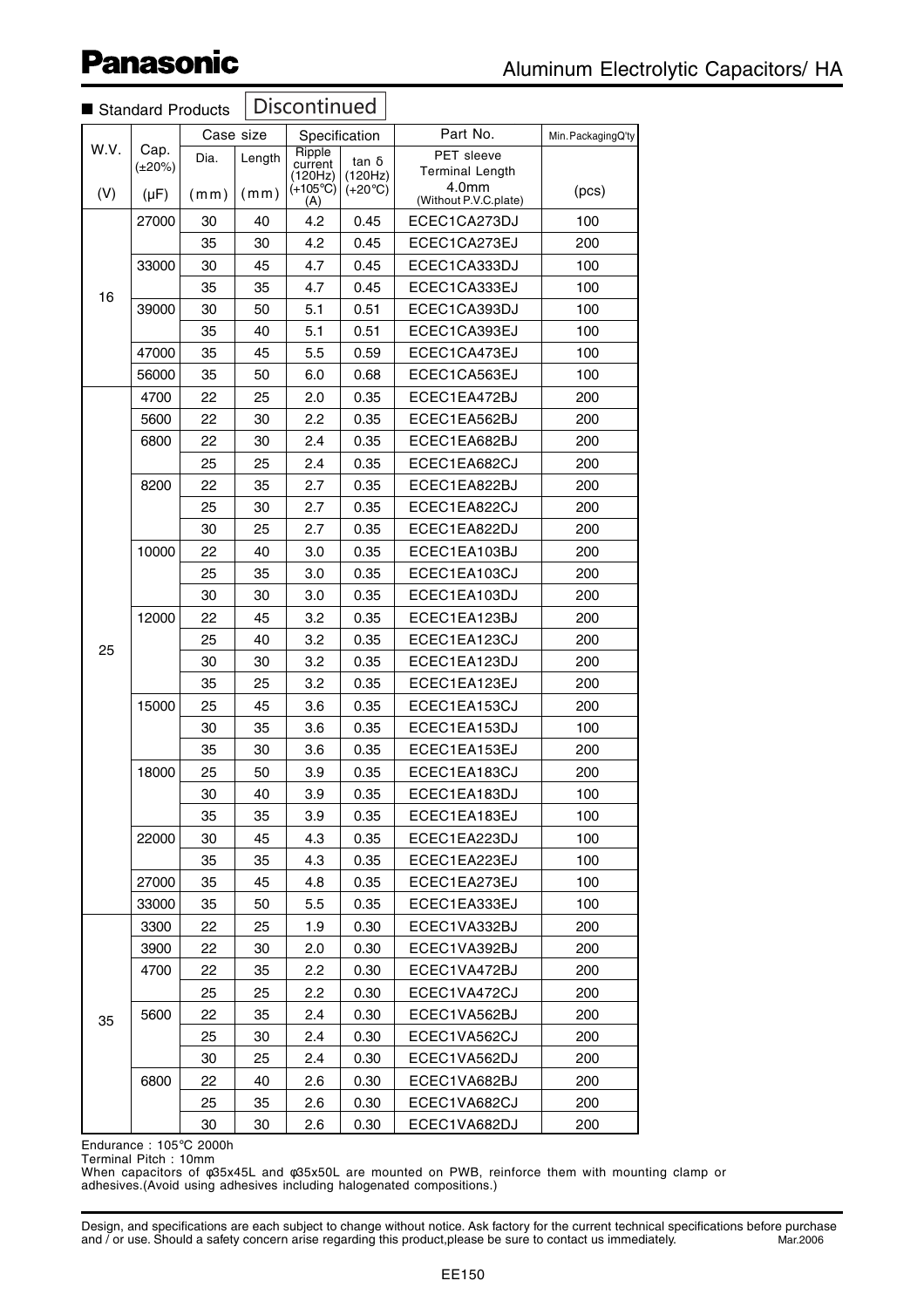| <b>Discontinued</b><br>Standard Products |                      |           |        |                                                   |                                      |                                                           |                     |
|------------------------------------------|----------------------|-----------|--------|---------------------------------------------------|--------------------------------------|-----------------------------------------------------------|---------------------|
|                                          |                      | Case size |        | Specification                                     |                                      | Part No.                                                  | Min. Packaging Q'ty |
| W.V.                                     | Cap.<br>$(\pm 20\%)$ | Dia.      | Length | Ripple<br>current<br>(120Hz)<br>$(+105^{\circ}C)$ | tan δ<br>(120Hz)<br>$(+20^{\circ}C)$ | PET sleeve<br><b>Terminal Length</b><br>4.0 <sub>mm</sub> |                     |
| (V)                                      | (µF)                 | (mm)      | (mm)   | (A)                                               |                                      | (Without P.V.C.plate)                                     | (pcs)               |
|                                          | 8200                 | 22        | 50     | 2.9                                               | 0.30                                 | ECEC1VA822BJ                                              | 200                 |
|                                          |                      | 25        | 40     | 2.9                                               | 0.30                                 | ECEC1VA822CJ                                              | 200                 |
|                                          |                      | 30        | 30     | 2.9                                               | 0.30                                 | ECEC1VA822DJ                                              | 200                 |
|                                          |                      | 35        | 25     | 2.9                                               | 0.30                                 | ECEC1VA822EJ                                              | 200                 |
|                                          | 10000                | 25        | 45     | 3.2                                               | 0.30                                 | ECEC1VA103CJ                                              | 200                 |
|                                          |                      | 30        | 35     | 3.2                                               | 0.30                                 | ECEC1VA103DJ                                              | 100                 |
| 35                                       |                      | 35        | 30     | 3.2                                               | 0.30                                 | ECEC1VA103EJ                                              | 200                 |
|                                          | 12000                | 25        | 50     | 3.5                                               | 0.30                                 | ECEC1VA123CJ                                              | 200                 |
|                                          |                      | 30        | 40     | 3.5                                               | 0.30                                 | ECEC1VA123DJ                                              | 100                 |
|                                          |                      | 35        | 30     | 3.5                                               | 0.30                                 | ECEC1VA123EJ                                              | 200                 |
|                                          | 15000                | 30        | 45     | 3.9                                               | 0.30                                 | ECEC1VA153DJ                                              | 100                 |
|                                          |                      | 35        | 35     | 3.9                                               | 0.30                                 | ECEC1VA153EJ                                              | 100                 |
|                                          | 18000                | 35        | 40     | 4.3                                               | 0.30                                 | ECEC1VA183EJ                                              | 100                 |
|                                          | 22000                | 35        | 50     | 5.0                                               | 0.30                                 | ECEC1VA223EJ                                              | 100                 |
|                                          | 1800                 | 22        | 25     | 1.5                                               | 0.25                                 | ECEC1HA182BJ                                              | 200                 |
|                                          | 2200                 | 22        | 30     | 1.7                                               | 0.25                                 | ECEC1HA222BJ                                              | 200                 |
|                                          | 2700                 | 22        | 30     | 1.8                                               | 0.25                                 | ECEC1HA272BJ                                              | 200                 |
|                                          |                      | 25        | 25     | 1.8                                               | 0.25                                 | ECEC1HA272CJ                                              | 200                 |
|                                          | 3300                 | 22        | 35     | 2.0                                               | 0.25                                 | ECEC1HA332BJ                                              | 200                 |
|                                          |                      | 25        | 30     | 2.0                                               | 0.25                                 | ECEC1HA332CJ                                              | 200                 |
|                                          | 3900                 | 22        | 40     | 2.2                                               | 0.25                                 | ECEC1HA392BJ                                              | 200                 |
|                                          |                      | 25        | 35     | 2.2                                               | 0.25                                 | ECEC1HA392CJ                                              | 200                 |
|                                          |                      | 30        | 25     | 2.2                                               | 0.25                                 | ECEC1HA392DJ                                              | 200                 |
|                                          | 4700                 | 22        | 45     | 2.5                                               | 0.25                                 | ECEC1HA472BJ                                              | 200                 |
|                                          |                      | 25        | 40     | 2.5                                               | 0.25                                 | ECEC1HA472CJ                                              | 200                 |
|                                          |                      | 30        | 30     | 2.5                                               | 0.25                                 | ECEC1HA472DJ                                              | 200                 |
|                                          |                      | 35        | 25     | 2.5                                               | 0.25                                 | ECEC1HA472EJ                                              | 200                 |
| 50                                       | 5600                 | 22        | 50     | 2.8                                               | 0.25                                 | ECEC1HA562BJ                                              | 200                 |
|                                          |                      | 25        | 40     | 2.8                                               | 0.25                                 | ECEC1HA562CJ                                              | 200                 |
|                                          |                      | 30        | 35     | 2.8                                               | 0.25                                 | ECEC1HA562DJ                                              | 100                 |
|                                          |                      | 35        | 30     | 2.8                                               | 0.25                                 | ECEC1HA562EJ                                              | 200                 |
|                                          | 6800                 | 25        | 50     | 3.3                                               | 0.25                                 | ECEC1HA682CJ                                              | 200                 |
|                                          |                      | 30        | 40     | 3.3                                               | 0.25                                 | ECEC1HA682DJ                                              | 100                 |
|                                          |                      | 35        | 30     | 3.3                                               | 0.25                                 | ECEC1HA682EJ                                              | 200                 |
|                                          | 8200                 | 30        | 45     | 3.6                                               | 0.25                                 | ECEC1HA822DJ                                              | 100                 |
|                                          |                      | 35        | 35     | 3.6                                               | 0.25                                 | ECEC1HA822EJ                                              | 100                 |
|                                          | 10000                | 30        | 50     | 4.0                                               | 0.25                                 | ECEC1HA103DJ                                              | 100                 |
|                                          |                      | 35        | 40     | 4.0                                               | 0.25                                 | ECEC1HA103EJ                                              | 100                 |
|                                          | 12000                | 35        | 45     | 4.5                                               | 0.25                                 | ECEC1HA123EJ                                              | 100                 |
|                                          | 15000                | 35        | 50     | 4.8                                               | 0.25                                 | ECEC1HA153EJ                                              | 100                 |
|                                          | 1200                 | 22        | 25     | 1.4                                               | 0.20                                 | ECEC1JA122BJ                                              | 200                 |
| 63                                       | 1500                 | 22        | 30     | 1.5                                               | 0.20                                 | ECEC1JA152BJ                                              | 200                 |

Endurance : 105°C 2000h

Terminal Pitch : 10m

When capacitors of φ35x45L and φ35x50L are mounted on PWB, reinforce them with mounting clamp or adhesives.(Avoid using adhesives including halogenated compositions.)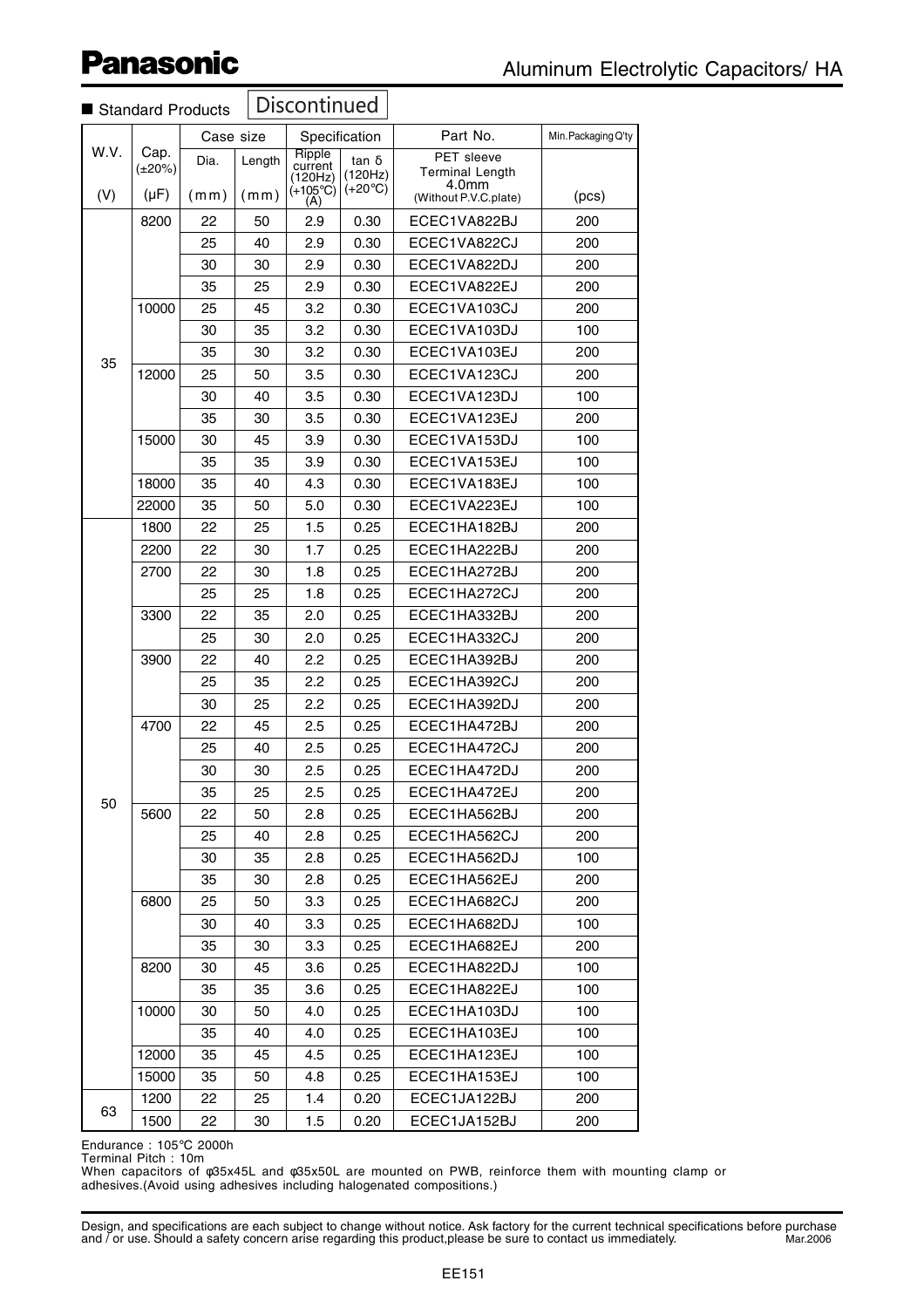|             | Standard Products            |              |                | Discontinued                                      |                                             |                                                                        |                     |
|-------------|------------------------------|--------------|----------------|---------------------------------------------------|---------------------------------------------|------------------------------------------------------------------------|---------------------|
|             |                              | Case size    |                |                                                   | Specification                               | Part No.                                                               | Min. Packaging Q'ty |
| W.V.<br>(V) | Cap.<br>$(\pm 20\%)$<br>(µF) | Dia.<br>(mm) | Length<br>(mm) | Ripple<br>current<br>(120Hz)<br>$(+105^{\circ}C)$ | tan $\delta$<br>(120Hz)<br>$(+20^{\circ}C)$ | PET sleeve<br><b>Terminal Length</b><br>4.0mm<br>(Without P.V.C.plate) | (pcs)               |
|             |                              |              |                | (A)                                               |                                             |                                                                        |                     |
|             | 1800                         | 22           | 30             | 1.7                                               | 0.20                                        | ECEC1JA182BJ                                                           | 200                 |
|             |                              | 25           | 25             | 1.7                                               | 0.20                                        | ECEC1JA182CJ                                                           | 200                 |
|             | 2200                         | 22           | 35             | 2.0                                               | 0.20                                        | ECEC1JA222BJ                                                           | 200                 |
|             | 2700                         | 25<br>22     | 30<br>40       | 2.0<br>2.2                                        | 0.20<br>0.20                                | ECEC1JA222CJ<br>ECEC1JA272BJ                                           | 200<br>200          |
|             |                              | 25           | 35             | 2.2                                               | 0.20                                        | ECEC1JA272CJ                                                           | 200                 |
|             |                              | 30           | 25             | 2.2                                               | 0.20                                        | ECEC1JA272DJ                                                           | 200                 |
|             | 3300                         | 22           | 50             | 2.5                                               | 0.20                                        | ECEC1JA332BJ                                                           | 200                 |
|             |                              | 25           | 40             | 2.5                                               | 0.20                                        | ECEC1JA332CJ                                                           | 200                 |
|             |                              | 30           | 30             | 2.5                                               | 0.20                                        | ECEC1JA332DJ                                                           | 200                 |
|             |                              | 35           | 25             | 2.5                                               | 0.20                                        | ECEC1JA332EJ                                                           | 200                 |
| 63          | 3900                         | 25           | 45             | 2.7                                               | 0.20                                        | ECEC1JA392CJ                                                           | 200                 |
|             |                              | 30           | 35             | 2.7                                               | 0.20                                        | ECEC1JA392DJ                                                           | 100                 |
|             |                              | 35           | 30             | 2.7                                               | 0.20                                        | ECEC1JA392EJ                                                           | 200                 |
|             | 4700                         | 25           | 50             | 3.0                                               | 0.20                                        | ECEC1JA472CJ                                                           | 200                 |
|             |                              | 30           | 40             | 3.0                                               | 0.20                                        | ECEC1JA472DJ                                                           | 100                 |
|             |                              | 35           | 30             | 3.0                                               | 0.20                                        | ECEC1JA472EJ                                                           | 200                 |
|             | 5600                         | 30           | 45             | 3.3                                               | 0.20                                        | ECEC1JA562DJ                                                           | 100                 |
|             |                              | 35           | 35             | 3.3                                               | 0.20                                        | ECEC1JA562EJ                                                           | 100                 |
|             | 6800                         | 30           | 50             | 3.6                                               | 0.20                                        | ECEC1JA682DJ                                                           | 100                 |
|             |                              | 35           | 40             | 3.6                                               | 0.20                                        | ECEC1JA682EJ                                                           | 100                 |
|             | 8200                         | 35           | 45             | 3.9                                               | 0.20                                        | ECEC1JA822EJ                                                           | 100                 |
|             | 10000                        | 35           | 50             | 4.4                                               | 0.20                                        | ECEC1JA103EJ                                                           | 100                 |
|             | 820                          | 22           | 25             | 1.2                                               | 0.17                                        | ECEC1KA821BJ                                                           | 200                 |
|             | 1000                         | 22           | 30             | 1.3                                               | 0.17                                        | ECEC1KA102BJ                                                           | 200                 |
|             |                              | 25           | 25             | 1.3                                               | 0.17                                        | ECEC1KA102CJ                                                           | 200                 |
|             | 1200                         | 22           | 30             | 1.5                                               | 0.17                                        | ECEC1KA122BJ                                                           | 200                 |
|             |                              | 25           | 25             | 1.5                                               | 0.17                                        | ECEC1KA122CJ                                                           | 200                 |
|             | 1500                         | 22           | 35             | 1.7                                               | 0.17                                        | ECEC1KA152BJ                                                           | 200                 |
|             |                              | 25           | 30             | 1.7                                               | 0.17                                        | ECEC1KA152CJ                                                           | 200                 |
|             | 1800                         | 22           | 40             | 1.8                                               | 0.17                                        | ECEC1KA182BJ                                                           | 200                 |
|             |                              | 25           | 35             | 1.8                                               | 0.17                                        | ECEC1KA182CJ                                                           | 200                 |
| 80          |                              | 30           | 25             | 1.8                                               | 0.17                                        | ECEC1KA182DJ                                                           | 200                 |
|             | 2200                         | 22           | 45             | 2.1                                               | 0.17                                        | ECEC1KA222BJ                                                           | 200                 |
|             |                              | 25           | 35             | 2.1                                               | 0.17                                        | ECEC1KA222CJ                                                           | 200                 |
|             |                              | 30           | 30             | 2.1                                               | 0.17                                        | ECEC1KA222DJ                                                           | 200                 |
|             |                              | 35           | 25             | 2.1                                               | 0.17                                        | ECEC1KA222EJ                                                           | 200                 |
|             | 2700                         | 25           | 45             | 2.4                                               | 0.17                                        | ECEC1KA272CJ                                                           | 200                 |
|             |                              | 30           | 35             | 2.4                                               | 0.17                                        | ECEC1KA272DJ                                                           | 100                 |
|             |                              | 35           | 30             | 2.4                                               | 0.17                                        | ECEC1KA272EJ                                                           | 200                 |
|             | 3300                         | 25           | 50             | 2.6                                               | 0.17                                        | ECEC1KA332CJ                                                           | 200                 |
|             |                              | 30           | 40             | 2.6                                               | 0.17                                        | ECEC1KA332DJ                                                           | 100                 |

Endurance : 105°C 2000h Terminal Pitch : 10mm

When capacitors of φ35x45L and φ35x50L are mounted on PWB, reinforce them with mounting clamp or adhesives.(Avoid using adhesives including halogenated compositions.)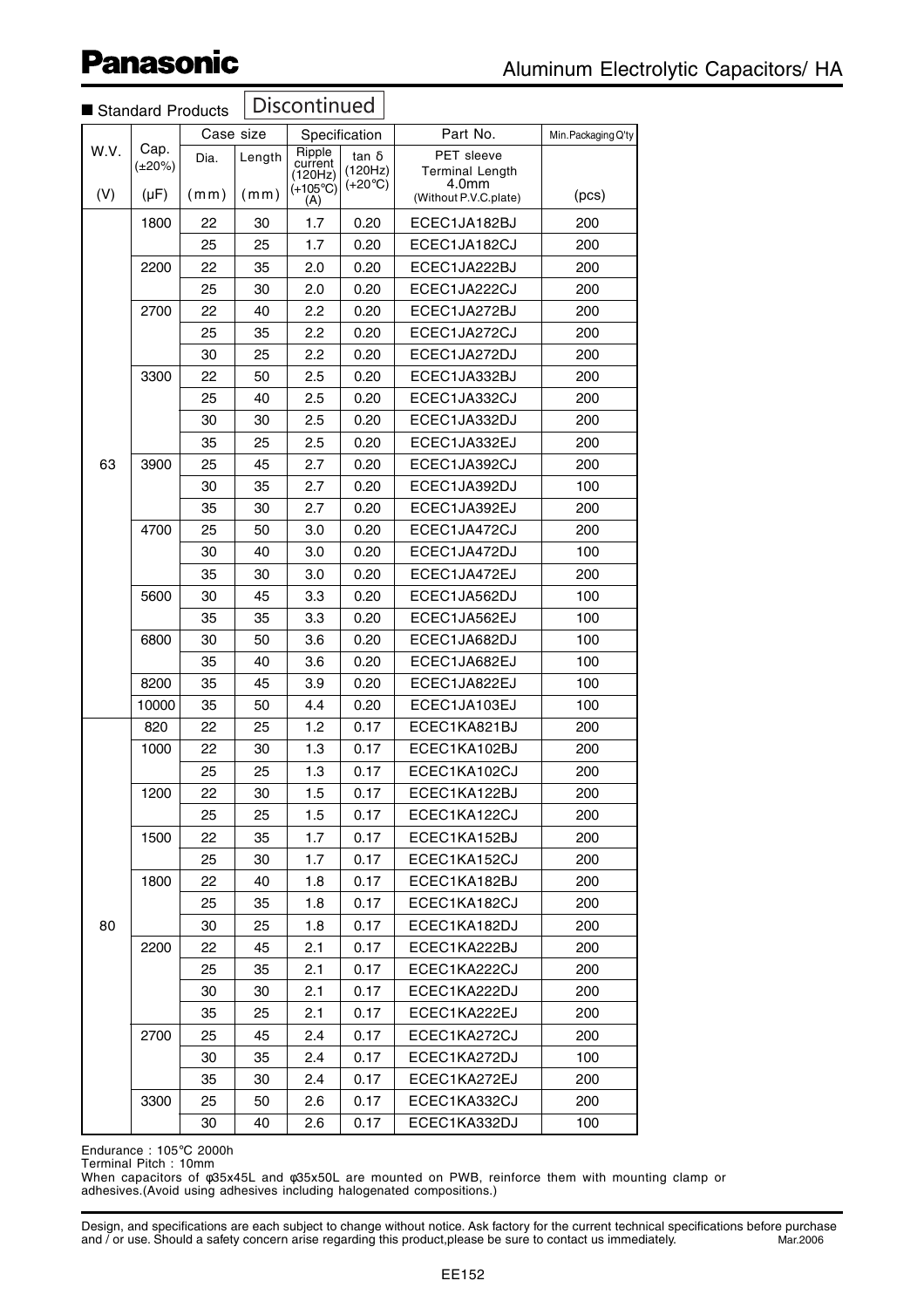|      |              |           |        |                         |                  | Part No.                       |                     |
|------|--------------|-----------|--------|-------------------------|------------------|--------------------------------|---------------------|
| W.V. | Cap.         | Case size |        | Specification<br>Ripple |                  | PET sleeve                     | Min. Packaging Q'ty |
|      | $(\pm 20\%)$ | Dia.      | Length | current<br>(120Hz)      | tan δ<br>(120Hz) | <b>Terminal Length</b>         |                     |
| (V)  | $(\mu F)$    | (mm)      | (mm)   | (+105°C)<br>(A)         | $(+20°C)$        | 4.0mm<br>(Without P.V.C.plate) | (pcs)               |
|      | 3300         | 35        | 30     | 2.6                     | 0.17             | ECEC1KA332EJ                   | 200                 |
|      | 3900         | 30        | 45     | 3.0                     | 0.17             | ECEC1KA392DJ                   | 100                 |
|      |              | 35        | 35     | 3.0                     | 0.17             | ECEC1KA392EJ                   | 100                 |
| 80   | 4700         | 30        | 50     | 3.3                     | 0.17             | ECEC1KA472DJ                   | 100                 |
|      |              | 35        | 40     | 3.3                     | 0.17             | ECEC1KA472EJ                   | 100                 |
|      | 5600         | 35        | 45     | 3.7                     | 0.17             | ECEC1KA562EJ                   | 100                 |
|      | 6800         | 35        | 50     | 3.9                     | 0.17             | ECEC1KA682EJ                   | 100                 |
|      | 560          | 22        | 25     | 1.1                     | 0.15             | ECEC2AA561BJ                   | 200                 |
|      | 820          | 22        | 30     | 1.4                     | 0.15             | ECEC2AA821BJ                   | 200                 |
|      |              | 25        | 25     | 1.4                     | 0.15             | ECEC2AA821CJ                   | 200                 |
|      | 1000         | 22        | 35     | 1.7                     | 0.15             | ECEC2AA102BJ                   | 200                 |
|      |              | 25        | 30     | 1.7                     | 0.15             | ECEC2AA102CJ                   | 200                 |
|      | 1200         | 22        | 40     | 1.8                     | 0.15             | ECEC2AA122BJ                   | 200                 |
|      |              | 25        | 35     | 1.8                     | 0.15             | ECEC2AA122CJ                   | 200                 |
|      |              | 30        | 25     | 1.8                     | 0.15             | ECEC2AA122DJ                   | 200                 |
|      | 1500         | 22        | 45     | 2.1                     | 0.15             | ECEC2AA152BJ                   | 200                 |
|      |              | 25        | 40     | 2.1                     | 0.15             | ECEC2AA152CJ                   | 200                 |
|      |              | 30        | 30     | 2.1                     | 0.15             | ECEC2AA152DJ                   | 200                 |
|      |              | 35        | 25     | 2.1                     | 0.15             | ECEC2AA152EJ                   | 200                 |
| 100  | 1800         | 25        | 45     | 2.3                     | 0.15             | ECEC2AA182CJ                   | 200                 |
|      |              | 30        | 35     | 2.3                     | 0.15             | ECEC2AA182DJ                   | 100                 |
|      |              | 35        | 30     | 2.3                     | 0.15             | ECEC2AA182EJ                   | 200                 |
|      | 2200         | 25        | 50     | 2.6                     | 0.15             | ECEC2AA222CJ                   | 200                 |
|      |              | 30        | 40     | 2.6                     | 0.15             | ECEC2AA222DJ                   | 100                 |
|      |              | 35        | 30     | 2.6                     | 0.15             | ECEC2AA222EJ                   | 200                 |
|      | 2700         | 30        | 45     | 2.9                     | 0.15             | ECEC2AA272DJ                   | 100                 |
|      |              | 35        | 35     | 2.9                     | 0.15             | ECEC2AA272EJ                   | 100                 |
|      | 3300         | 30        | 50     | 3.2                     | 0.15             | ECEC2AA332DJ                   | 100                 |
|      |              | 35        | 40     | 3.2                     | 0.15             | ECEC2AA332EJ                   | 100                 |
|      | 3900         | 35        | 45     | 3.6                     | 0.15             | ECEC2AA392EJ                   | 100                 |
|      | 4700         | 35        | 50     | 3.8                     | 0.15             | ECEC2AA472EJ                   | 100                 |

#### Discontinued ■ Standard Products

Endurance : 105°C 2000h

Terminal Pitch : 10mm

When capacitors of φ35x45L and φ35x50L are mounted on PWB, reinforce them with mounting clamp or adhesives.(Avoid using adhesives including halogenated compositions.)